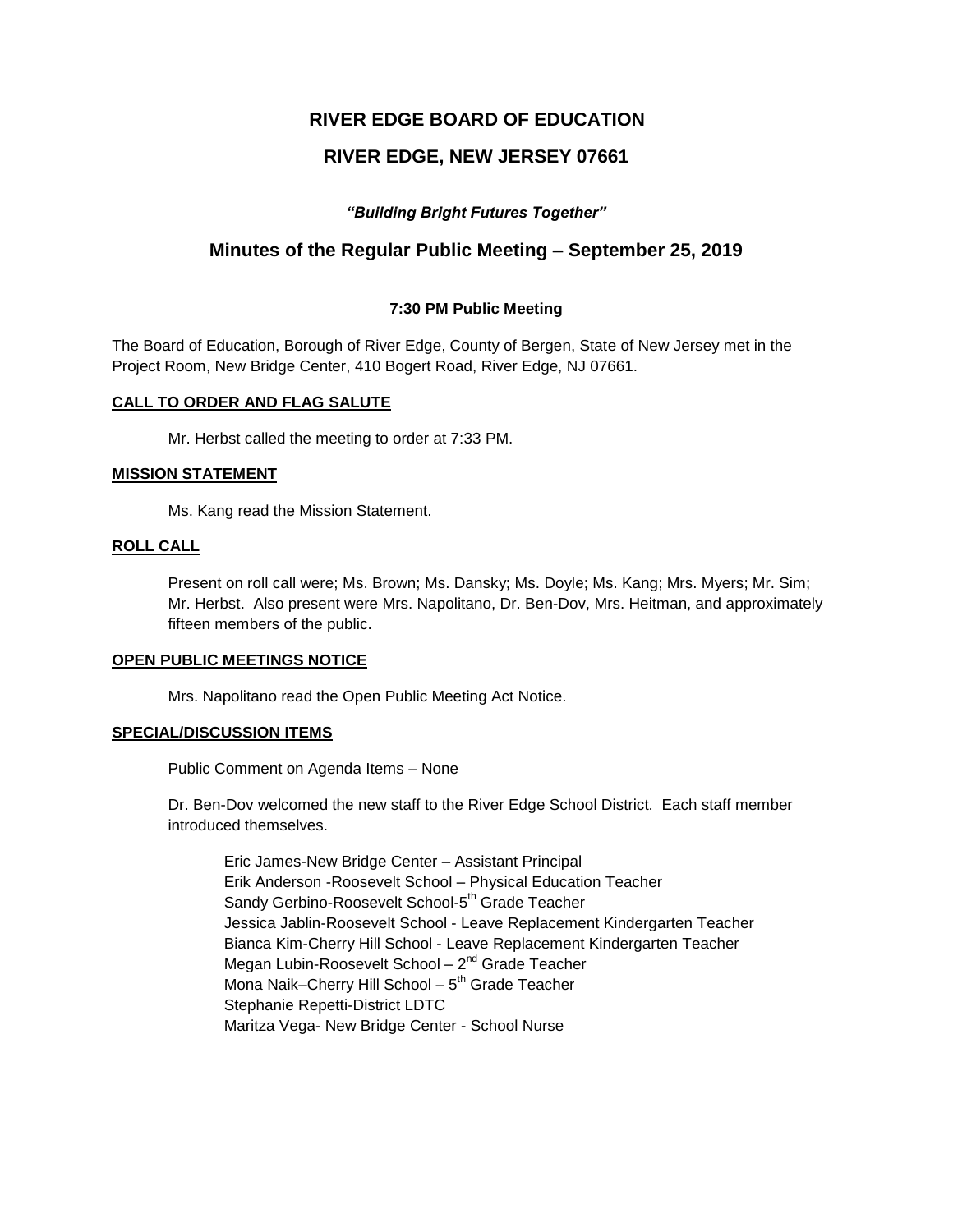### **SUPERINTENDENT**

Dr. Ben-Dov reported on the following:

- Back to School Night was on Thursday, September 19<sup>th</sup> and it was very well attended. Dr. Ben-Dov has received positive feedback from parents and staff.
- Teachers are now finalizing assessments and creating their Student Growth Objectives (SGO's). This works into our academic district goals. We will have our goals on an agenda in the near future.
- Dr. Ben-Dov spoke about our communication and engagement goal. We have already translated our assessment calendars and Right to Know letter into English, Spanish, and Korean. Our State Coach has asked Ms. Christine Moran and Ms. Anne Marie Spiegel to give a webinar to a new cohort of districts that are becoming the NJ Tiered System of Support about parent engagement.
- $\bullet$  Our New Family Reception will be on Thursday, September 26<sup>th</sup> at Cherry Hill School at 6:30 PM
- Dr. Ben-Dov attended the Roosevelt School 100 Year Anniversary meeting on Tuesday, September 24<sup>th</sup>. They spoke about refreshments, publicity, programs, artifacts, and speeches. The next meeting for this event will be on Thursday, October  $10<sup>th</sup>$  and the celebration will be held on Thursday, November 14<sup>th</sup>.
- There was a meeting with Raymond Poerio, River Edge Borough Administrator, Carolyn Baldanza, Director of Recreation and Cultural Affairs, along with the principals , Mrs. Napolitano, Mr. Stevens and Dr. Ben-Dov. We discussed the use of our buildings, expectations, safety, communications, and special dates.
- Mrs. Heitman and Dr. Ben-Dov attended a ceremony on Monday, September 23<sup>rd</sup> where River Edge students were awarded certificates for a national competition they attended in Minnesota for Taekwondo.
- There was a  $2^{nd}$  Cup of Coffee Meeting on Tuesday, September 24th. It was a very positive meeting.
- Dr. Ben-Dov shared our development in our social/emotional goal with the board members. She stated we have been implementing Responsive Classroom in grades K-3, Ms. Christine Moran and Dr. Ben-Dov participated in two webinars on how to start a social emotional program and implement it. This was in preparation to their participation in the National AASA cohort on social emotional learning in Washington D.C. The Wingman program has started and many teachers are interested in being teacher champions. We will have training for fifth and sixth grade students from both schools on October 11<sup>th</sup> and October 16<sup>th</sup>. 12 students from Roosevelt and 14 students from Cherry Hill will be trained. We will start the training with 26 students for the first round.
- There are two issues being discussed around the State. In Bergen County, there is an app called LiveSafe. We were told that this app will be implemented on January  $1<sup>st</sup>$  and it's an app where you can anonymously report an accusation. There is no monitoring on this app and the school districts are very concerned about the implications. The other issue is the signed Memorandum of Understanding. This allows our police to view our cameras at any time with unlimited access and they can share the information with others. Some school districts are fighting this. They want the police to be able to view the cameras only in cases of an emergency.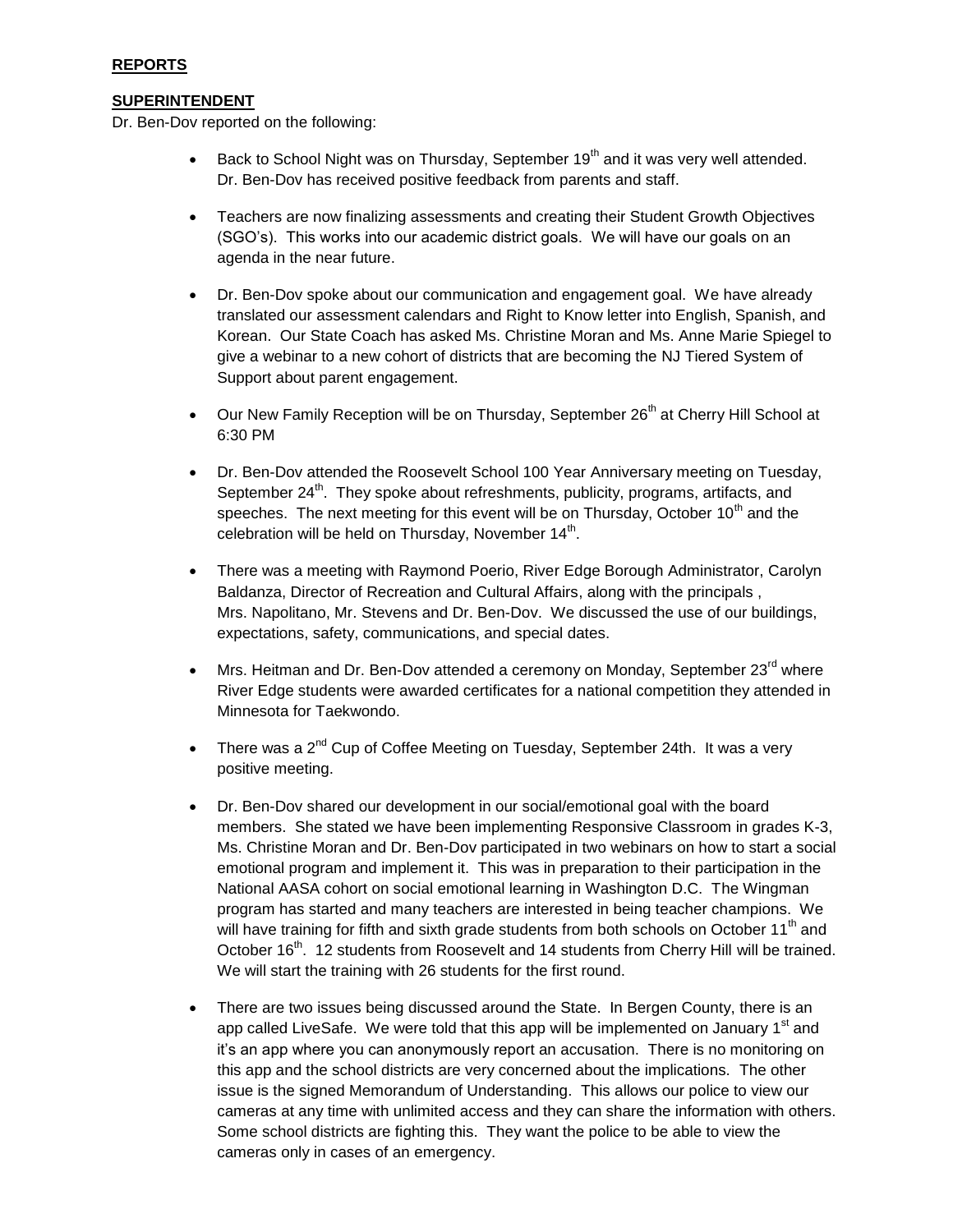Dr. Ben-Dov and Mrs. Napolitano have a conference call with DonorsChoose tomorrow. They will update the board at the next meeting.

# **PRINCIPAL**

Mrs. Heitman reported on the following:

- Back to School Night was very well attended. We had a very large group of parents join us that evening.
- We are excited for our New Family Reception tomorrow evening at Cherry Hill School. The PTO's are working together to prepare some activities for the night.
- Mrs. Heitman and Dr. Ben-Dov attended the Council Meeting and witnessed 23 medalists from both Roosevelt School and Cherry Hill School receive certificates from the Nationals in Minnesota with Master Yoon. Mrs. Heitman stated she is very proud of our students.
- **•** Picture Day for Cherry Hill School is on Friday, September  $27<sup>th</sup>$
- Post Dismissal Instructional Academy (PDIA) is starting on Wednesday, October  $2^{nd}$ . Cycle 1 will begin with ELA.
- The Librarians are working on a walking field trip to the River Edge Public Library for the First Grader students so they can learn about the importance of library cards.
- We are looking forward to the Week of Respect which will be October 7-October 11 with many fun filled activities planned
- Lieutenant Walker from the River Edge Police Department spoke to our staff regarding emergency procedures today. The Police will work with our district on an emergency drill this week.

## **BOARD SECRETARY**

Mrs. Napolitano reported on the following:

- Facility Assessment has been completed but they are still completing the roof portion of the report and then we will review
- The HVAC installation is complete. They are finishing up the balancing and control work. We will be using the gym until the end of the month and then we will refinish the gym floors. This project went very smoothly and we were very happy with the contractor that won the bid.
- A discussion with Carolyn Baldanza and Raymond Poerio took place on September 18<sup>th</sup>. The meeting that was scheduled with them has been cancelled.
- The parking lot at New Bridge Center is being re-stripped next week and some repairs will be done too

## **PRESIDENT**

Mr. Herbst reported on the following:

 Mr. Herbst attended the Dylan's Wings of Hope presentation on Monday, September 23, 2019. He stated this is a great program.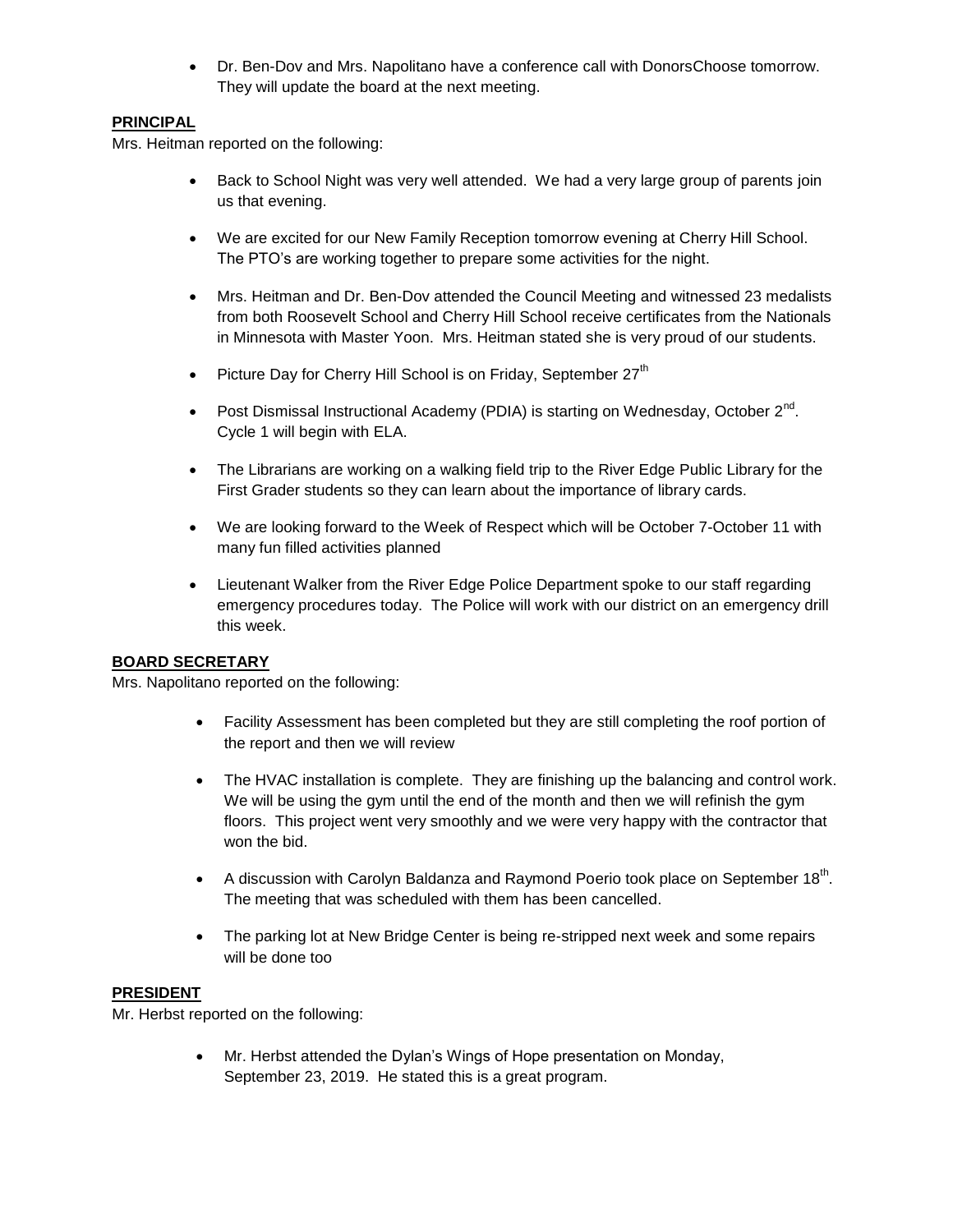- Ms. Dansky spoke about the Finance and Facilities meeting that took place on September 17th. She stated they discussed building assessment, window bids for the new classroom by the Media Center, Interlocal Agreement, the Rec, Sustainable New Jersey, future grants, Columbia Bank, space needs for the future, grants and funding sources.
- Ms. Brown spoke about the Curriculum and Instruction meeting that took place on September 17<sup>th</sup>. She stated they discussed Artist in Residence, "WIN" period, small group tool kits, social/emotional learning, and Dylan's Wings of Change.
- Mrs. Myers spoke about the Personnel and Management meeting that took place on September  $17<sup>th</sup>$ . She stated they discussed staff, staffing needs, Supervisor maternity leave, REEA Negotiations, and the necessity of committee meetings.

### **MOTIONS TO BE ACTED UPON**

#### **A. ADMINISTRATION/POLICY**

**1.** That the Board of Education approve the Minutes and Confidential Minutes of September 12, 2019.

Motion by Ms. Brown Seconded by Ms. Doyle

Ayes: Ms. Dansky, Ms. Doyle, Ms. Kang, Mrs. Myers, Mr. Sim, Mr. Herbst Nays: None, Abstained: Ms. Brown

- **2.** That the Board of Education approve the staff development and travel as per the schedules for September 2019 including relevant mileage reimbursement. (Addendum)
- **3**. That the Board of Education approve the list on file in the district office of pupil records maintained in the district for the 2019-2020 school year. (Addendum)
- **4**. That the Board of Education accept the District Nursing Services Plan for the 2019-2020 school year.
- **5**. That the Board of Education approve the following class trips:

| <b>School</b>      | Grade | <b>Destination</b>                               | Cost to<br><b>District</b> |
|--------------------|-------|--------------------------------------------------|----------------------------|
| <b>Cherry Hill</b> | 5     | Fort Lee<br><b>Historic Park</b><br>Fort Lee, NJ | \$936.00                   |
| Roosevelt          | 5     | Fort Lee<br><b>Historic Park</b><br>Fort Lee, NJ | \$445.00                   |
| Cherry Hill        | 3     | Meadowlands<br>Environment<br>Center             | \$1,725.00                 |
| Roosevelt          | 3     | Meadowlands<br>Environment<br>Center             | \$975.00                   |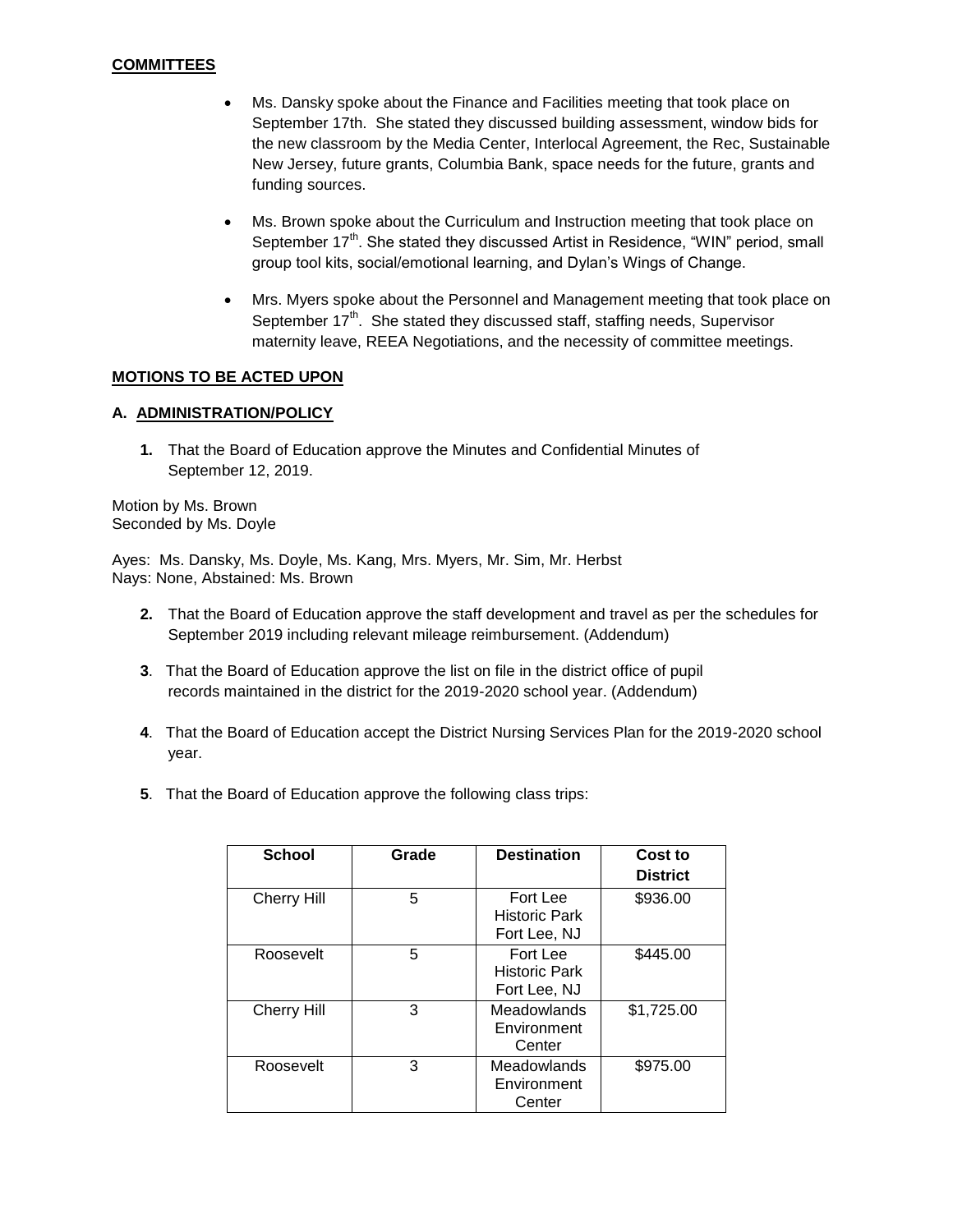- **6**. That the Board of Education, with the recommendation of the Superintendent approve the NJDOE School Self-Assessment for Determining Grades under the Anti-Bullying Bill of Rights Act completed by each school's safety team.
- **7**. That the Board of Education approve the updated Student Code of Conduct. (Addendum)
- **8**. That the Board of Education approve Dr. Ben-Dov and Ms. Christine Moran to attend the National Social/Emotional Cohort in Washington, D.C., not to exceed \$700.00 per person, October 13, 2019 to October 15, 2019.

Motion by Ms. Doyle Seconded by Mrs. Myers

Ayes: Ms. Brown, Ms. Dansky, Ms. Doyle, Ms. Kang, Mrs. Myers, Mr. Sim, Mr. Herbst Nays: None

## **B**. **BUILDING & GROUNDS** - None

### **C**. **CURRICULUM/EDUCATION**

**1**. That the Board of Education approve the agreement for the River Edge Board of Education to provide technology services and supplies, security services, and textbooks to the following Nonpublic Schools for the 2019-2020 school year:

> St. Peter's Academy Yeshiva of North Jersey Stepping Stone Learning Center

**2.** That the Board of Education approve the 2019-2020 school year attendance of specific students at Cherry Hill or Roosevelt School which is other than their customary neighborhood school, as on file in the District Office.

Motion by Mrs. Myers Seconded by Ms. Kang

Ayes: Ms. Brown, Ms. Dansky, Ms. Doyle, Ms. Kang, Mrs. Myers, Mr. Sim, Mr. Herbst Nays: None

## **D. FINANCE/GRANTS/GIFTS**

- **1**. That the Board of Education approve the bills & claims dated August, 2019 totaling \$791,925.53 including checks #42476 through #42545.
- **2**. That the Board of Education approve the bills & claims dated September, 2019 totaling \$644,014.38 including checks #42546 through #42685.
- **3**. Payrolls date July 15, 2019 and July 31, 2019 totaling \$488,933.19 and Payrolls dated August 15, 2019, and August 30, 2019 totaling \$269,196.08 issued therefore, a copy of such warrants list to be attached as part of these minutes. (Addendum)
- **4**. That the Board of Education approve the Budget Transfers for the school year 2019-2020 as of July 31, 2019. (Addendum)
- **5**. That the River Edge Board of Education approve the Secretary's and Treasurer's Report for the period ending July 31, 2019.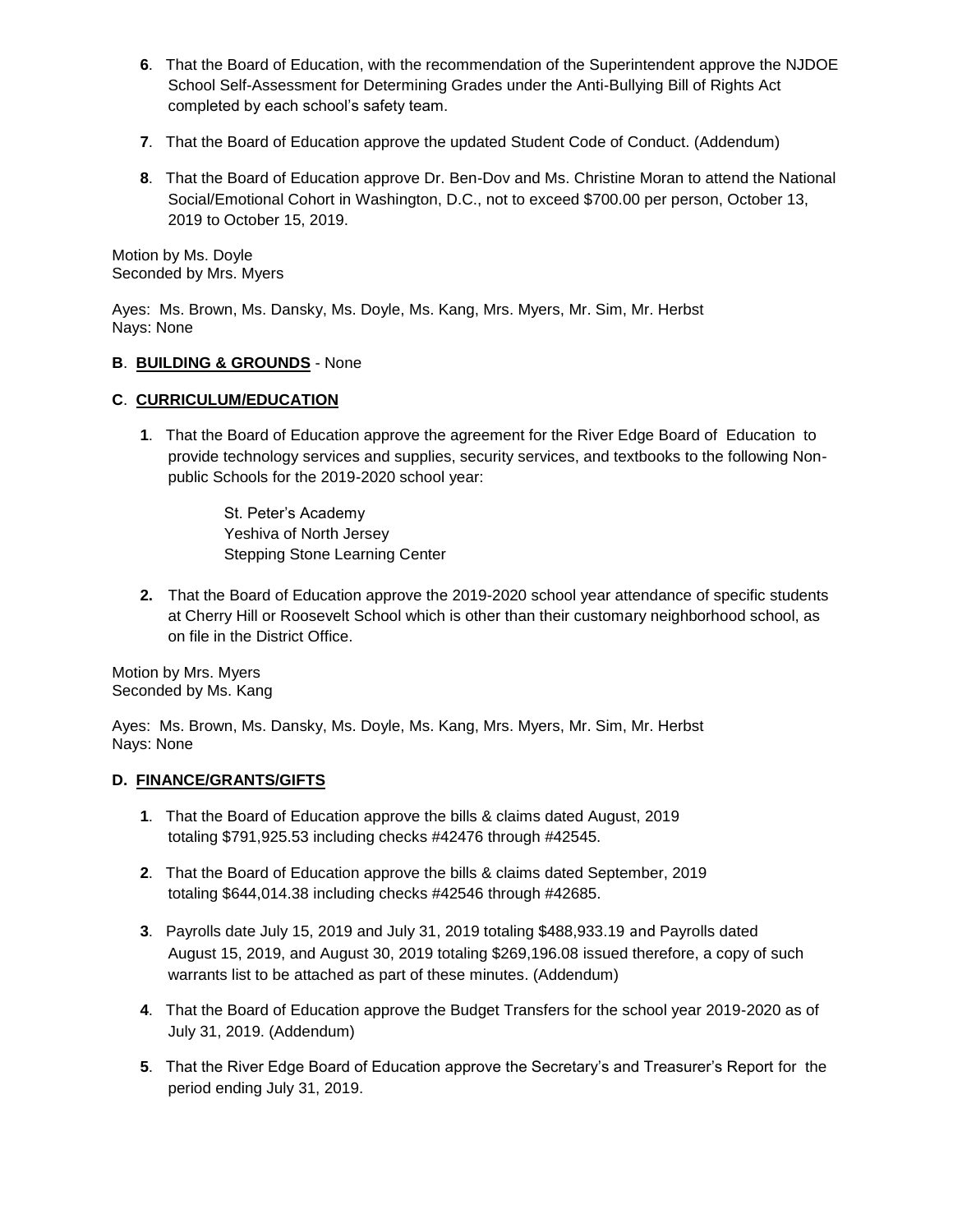Further, we certify that as of July 31, 2019, after review of the secretary's monthly financial report (appropriations section) and upon consultation with the appropriate district officials, to the best of our knowledge no major account or fund has been overexpended in violation of N.J.A.C. 6A:23- 2.11 and that sufficient funds are available to meet the districts financial obligation for the remainder of the fiscal year. (Addendum)

- **6.** That the Board of Education accept the \$1,000.00 Environmental Awareness Challenge Grant for the Roosevelt School.
- **7.** That the Board of Education accept the \$1,000.00 Environmental Awareness Challenge Grant for the Cherry Hill School.

Motion by Ms. Kang Seconded by Ms. Dansky

Ayes: Ms. Brown, Ms. Dansky, Ms. Doyle, Ms. Kang, Mrs. Myers, Mr. Sim, Mr. Herbst Nays: None

## **E. PERSONNEL**

- **1**. That the Board of Education, with the recommendation of the Superintendent, approve Luis Cruz, Cherry Hill and Mark Jentz, Roosevelt as Lead Custodians for the 2019-2020 school year, as per contract.
- **2**. That the Board of Education designate Denise Heitman, Attendance Officer, for a yearly stipend of \$500.00 for the 2019-2020 school year.
- **3**. That the Board of Education approve Rosemary Kuruc, Mental Health Liaison, for the River Edge School District for the 2019-2020 school year.
- **4**. That the Board of Education, with the recommendation of the Superintendent, approve Rosemary Kuruc, or Designee, as the Division of Child Permanency and Protection Liaison for the 2019-2020 school year.
- **5**. That the Board of Education appoint Michael Henzel as District School Safety Specialist per state law (P.L. 2017 c.162) for the 2019-2020 school year.
- **6.** That the Board of Education approve Eric James, ESL Coordinator, for the River Edge School District for the 2019-2020 school year.
- **7.** That the Board of Education, with the recommendation of the Superintendent approve a Maternity/Disability leave of absence for Anne Marie Spiegel to commence on or about February 1, 2020 through March 27, 2020, to be followed by a FMLA leave of absence to commence on or about March 30, 2020 through August 16, 2020.
- **8**. That the Board of Education approve the following for Cycle I of the Post Dismissal Instructional Academy for the 2019-2020 School Year, as per contract.

Abby Burns Paterson Lauren Proda Noy Sapir

**9**. That the Board of Education, with the recommendation of the Superintendent, approve Nicole Krapels, Part-time Clerical Assistant, 19.5 hours per week for the 2019-2020 school year. Salary will be substantially funded by IDEA.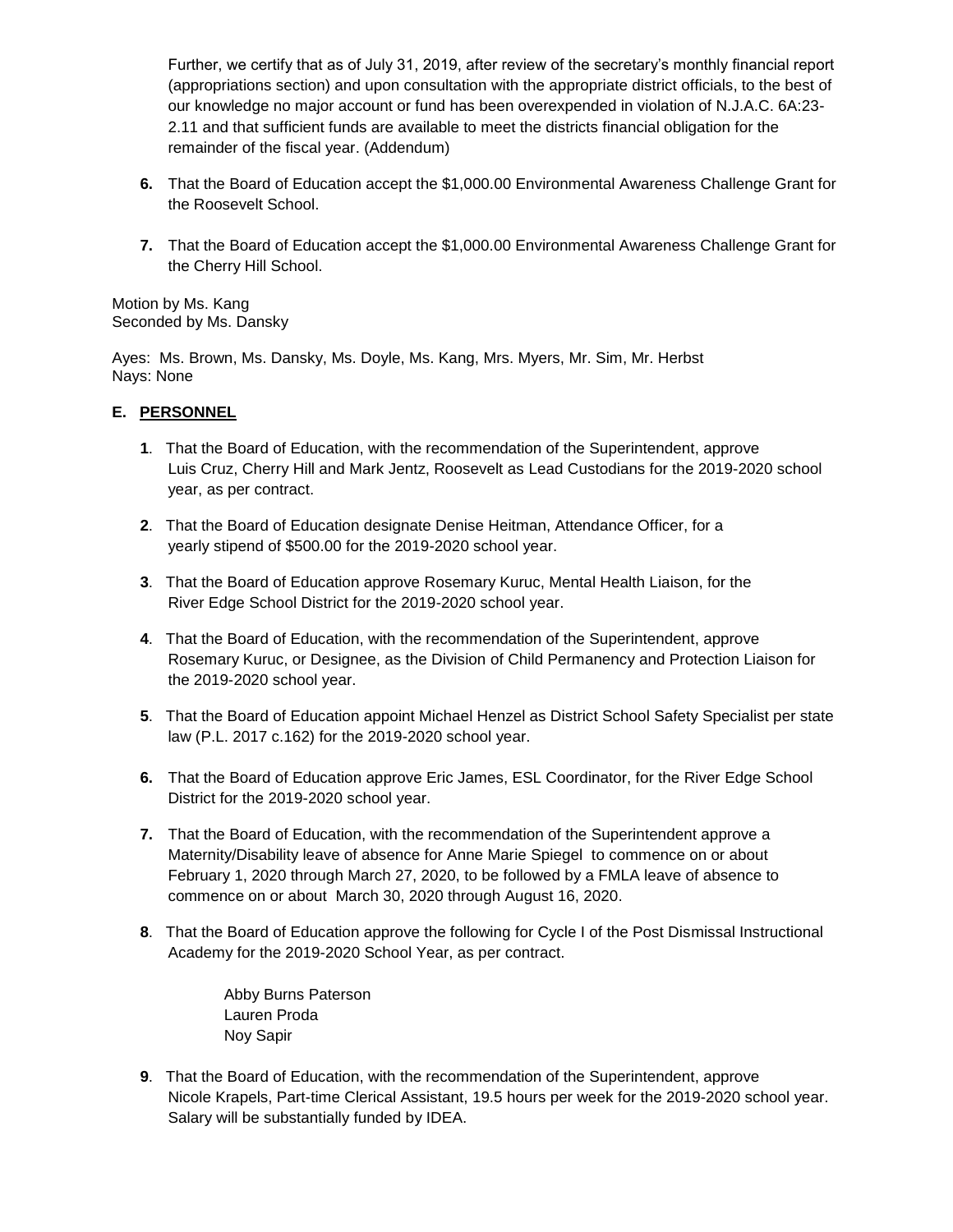- **10**. That the Board of Education, with the recommendation of the Superintendent, approve Julie Fitzpatrick, ABA Aide, for the 2019-2020 school year pending final paperwork and Criminal History Review.
- **11**. That the Board of Education, with the recommendation of the Superintendent, approve Trevor McConville, Substitute Custodian, for the 2019-2020 school year.
- **12**. That the Board of Education, with the recommendation of the Superintendent, approve Maritza Vega, School Nurse, starting on October 10, 2019 through June 30, 2020, BA, Step 3.
- **13**. That the Board of Education, with the recommendation of the Superintendent, approve Tara Cantatore, Region V Transportation Coordinator, starting on September 30, 2019 through June 30, 2020, pending final paperwork and Criminal History Review.

Motion by Ms. Dansky Seconded by Mr. Sim

Ayes: Ms. Brown, Ms. Dansky, Ms. Doyle, Ms. Kang, Mrs. Myers, Mr. Sim, Mr. Herbst Nays: None

### **F**. **RIVER EDGE SPECIAL EDUCATION** - None

### **G**. **REGION V ADMINISTRATION & TRANSPORTATION**

- **1.** That the Board of Education approve the bills & claims dated August, 2019 totaling \$23,864.88 including checks #72445 through #72548.
- **2.** That the Board of Education approve the bills & claims dated September, 2019 totaling \$1,020,923.85 including checks #72549 through #72662 .
- **3.** WHEREAS, the River Edge Board of Education (the "Board") is the lead education agency ("LEA") for the Bergen County Region V Council for Special Education ("Region V"); and

WHEREAS, Region V provides shared services for its member districts such as evaluations, direct services, and consultation; and

WHEREAS, as the LEA, the Board must approve the consultant agreements of the providers that Region V utilizes to deliver shared services to its member districts.

NOW THEREFORE, BE IT RESOLVED, that the Board, upon recommendation of the Superintendent, re-approves the consultant agreements of the following Region V Shared Services Consultants, Psychologists, Learning Disabilities Teacher Consultants, Social Workers, Speech Language Specialists, Occupational and Physical Therapists, and Translators to provide evaluations, direct services, and consultation, to non-public and public schools for member districts upon request for the 2019-2020 school year:

| Speech Expressions, LLC                      | Speech and Language Specialist | Evaluator  |
|----------------------------------------------|--------------------------------|------------|
| Custom Concepts in Education, LLC Consultant |                                | Non Public |
| Michal Telem                                 | Consultant                     | Non Public |

**4.** BE IT RESOLVED, that the Region V Council for Special Education will provide shared services for its member districts and be it further resolved that the River Edge Board of Education, upon recommendation of the Superintendent, approve the following Region V Transporters for member districts upon request for the 2019-2020 school year: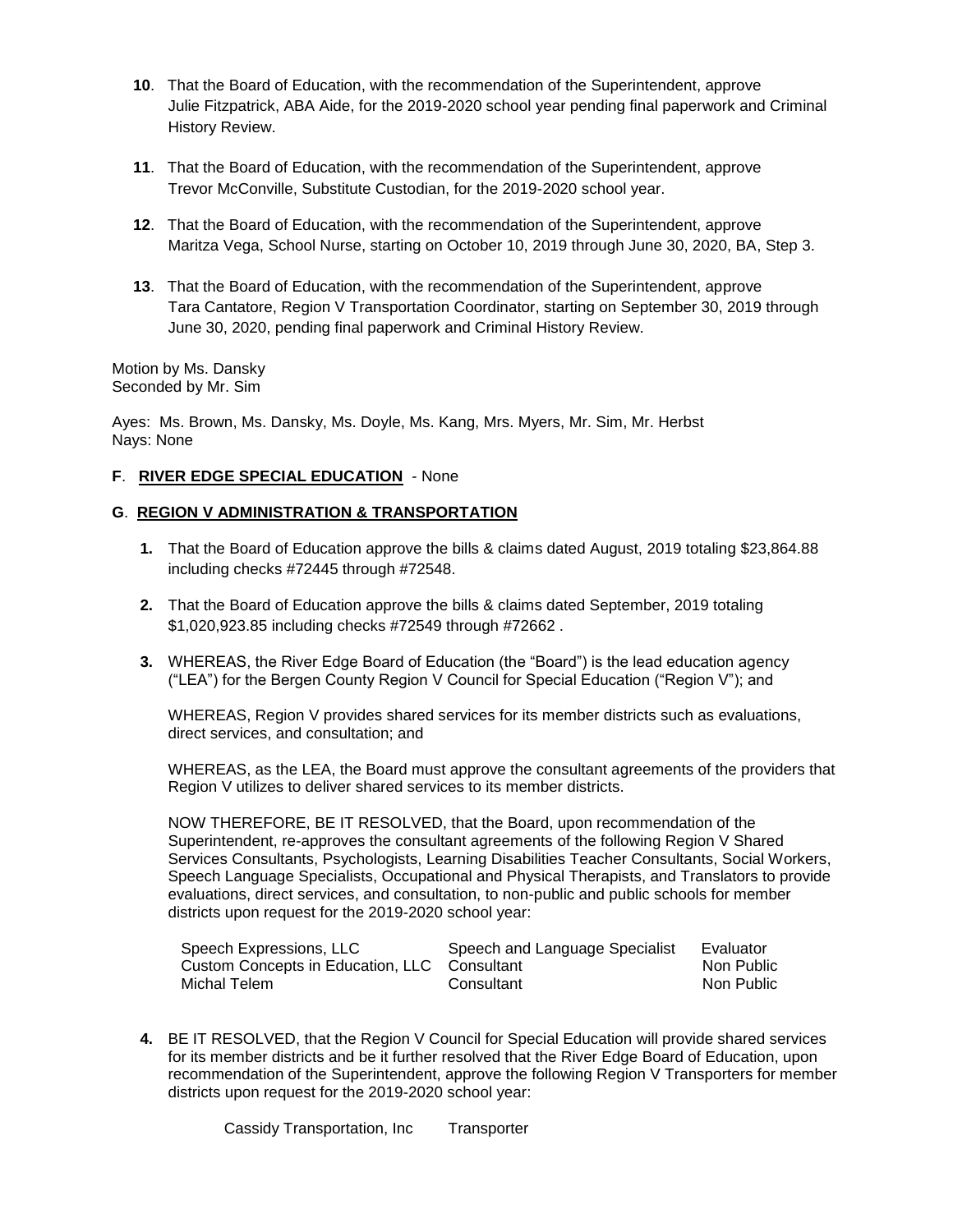**5**. That the Board of Education approve the following Renewal Contracts for the 2019-2020 school year:

| Route # | Transporter                 | Per Diem |
|---------|-----------------------------|----------|
| 2547    | Hernandez Medical Transport | \$200.23 |
| 2562    | Hernandez Medical Transport | \$156.74 |
| 1594    | Hernandez Medical Transport | \$162.45 |
| 2715    | Hernandez Medical Transport | \$223.19 |
| S629    | Hernandez Medical Transport | \$238.48 |

**6**. That the Board of Education approve the following Bid Contract for the 2019-2020 school year:

| Route # | Transporter | Per Diem |
|---------|-------------|----------|
| 2226    | Pro Trans   | \$350.00 |
| 2736    | Pro Trans   | \$350.00 |

**7**. That the Board of Education approve the following Quote Contract for the 2019-2020 school year:

| Route # | Transporter     | Per Diem |
|---------|-----------------|----------|
| Q2799   | Excel           | \$189.00 |
| Q2372   | Shaddai         | \$240.00 |
| Q2797   | <b>ACE</b>      | \$225.00 |
| Q1563   | <b>ACE</b>      | \$237.60 |
| Q1611   | <b>RC</b> Prime | \$229.50 |

- **8**. That the Board of Education approve the 2019-2020 Jointure Transportation Agreement between Pascack Valley Council for Special Education, Region II (Host) and Region V, River Edge Board of Education. (Joiner)
- **9**. That the Board of Education approve the 2019-2020 Jointure Transportation Agreement between Pascack Valley Council for Special Education, Region III (Host) and Region V, River Edge Board of Education. (Joiner)

Motion by Mr. Sim Seconded by Ms. Brown

Ayes: Ms. Brown, Ms. Dansky, Ms. Doyle, Ms. Kang, Mrs. Myers, Mr. Sim, Mr. Herbst Nays: None